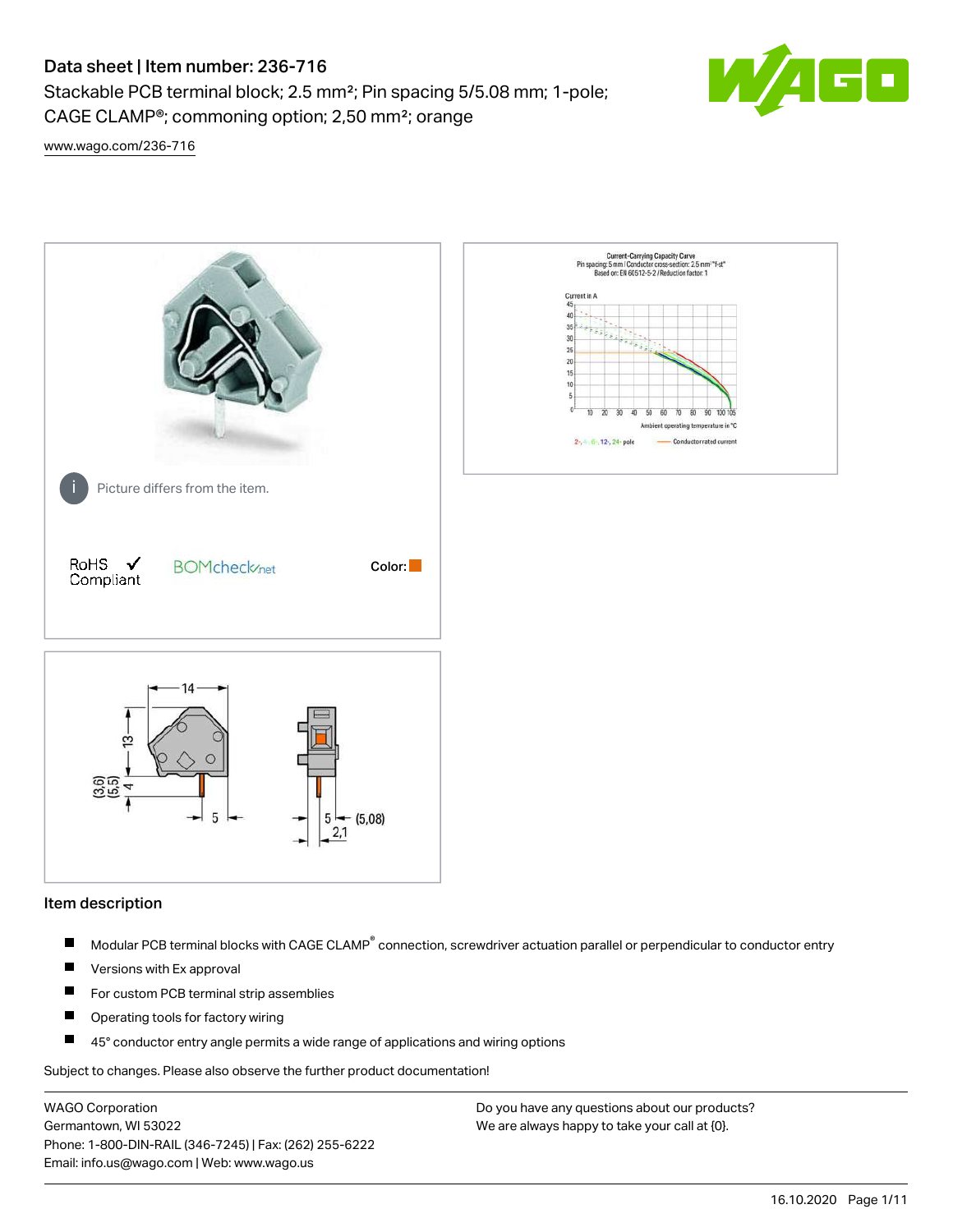

 $\blacksquare$ Set to metric or inch pin spacing by compressing PCB terminal strips or pulling them apart

# Data

# Electrical data

## Ratings per IEC/EN 60664-1

| Ratings per                 | IEC/EN 60664-1                                                        |
|-----------------------------|-----------------------------------------------------------------------|
| Rated voltage (III / 3)     | 250 V                                                                 |
| Rated surge voltage (III/3) | 4 <sub>kV</sub>                                                       |
| Rated voltage (III/2)       | 320 V                                                                 |
| Rated surge voltage (III/2) | 4 kV                                                                  |
| Nominal voltage (II/2)      | 630 V                                                                 |
| Rated surge voltage (II/2)  | 4 <sub>k</sub> V                                                      |
| Rated current               | 24 A                                                                  |
| Legend (ratings)            | $(III / 2)$ $\triangle$ Overvoltage category III / Pollution degree 2 |

## Ratings per UL 1059

| Approvals per                  | UL 1059 |
|--------------------------------|---------|
| Rated voltage UL (Use Group B) | 300 V   |
| Rated current UL (Use Group B) | 15 A    |
| Rated voltage UL (Use Group D) | 300 V   |
| Rated current UL (Use Group D) | 10 A    |

#### Ratings per CSA

| Approvals per                   | CSA   |
|---------------------------------|-------|
| Rated voltage CSA (Use Group B) | 300 V |
| Rated current CSA (Use Group B) | 15 A  |
| Rated voltage CSA (Use Group D) | 300 V |
| Rated current CSA (Use Group D) | 10 A  |

## Connection data

| Connection technology                           | CAGE CLAMP                              |
|-------------------------------------------------|-----------------------------------------|
| Actuation type                                  | Operating tool                          |
| Solid conductor                                 | $0.08$ 2.5 mm <sup>2</sup> / 28  12 AWG |
| Fine-stranded conductor                         | $0.082.5$ mm <sup>2</sup> / 28  12 AWG  |
| Fine-stranded conductor; with insulated ferrule | $0.251.5$ mm <sup>2</sup>               |

Subject to changes. Please also observe the further product documentation!

WAGO Corporation Germantown, WI 53022 Phone: 1-800-DIN-RAIL (346-7245) | Fax: (262) 255-6222 Email: info.us@wago.com | Web: www.wago.us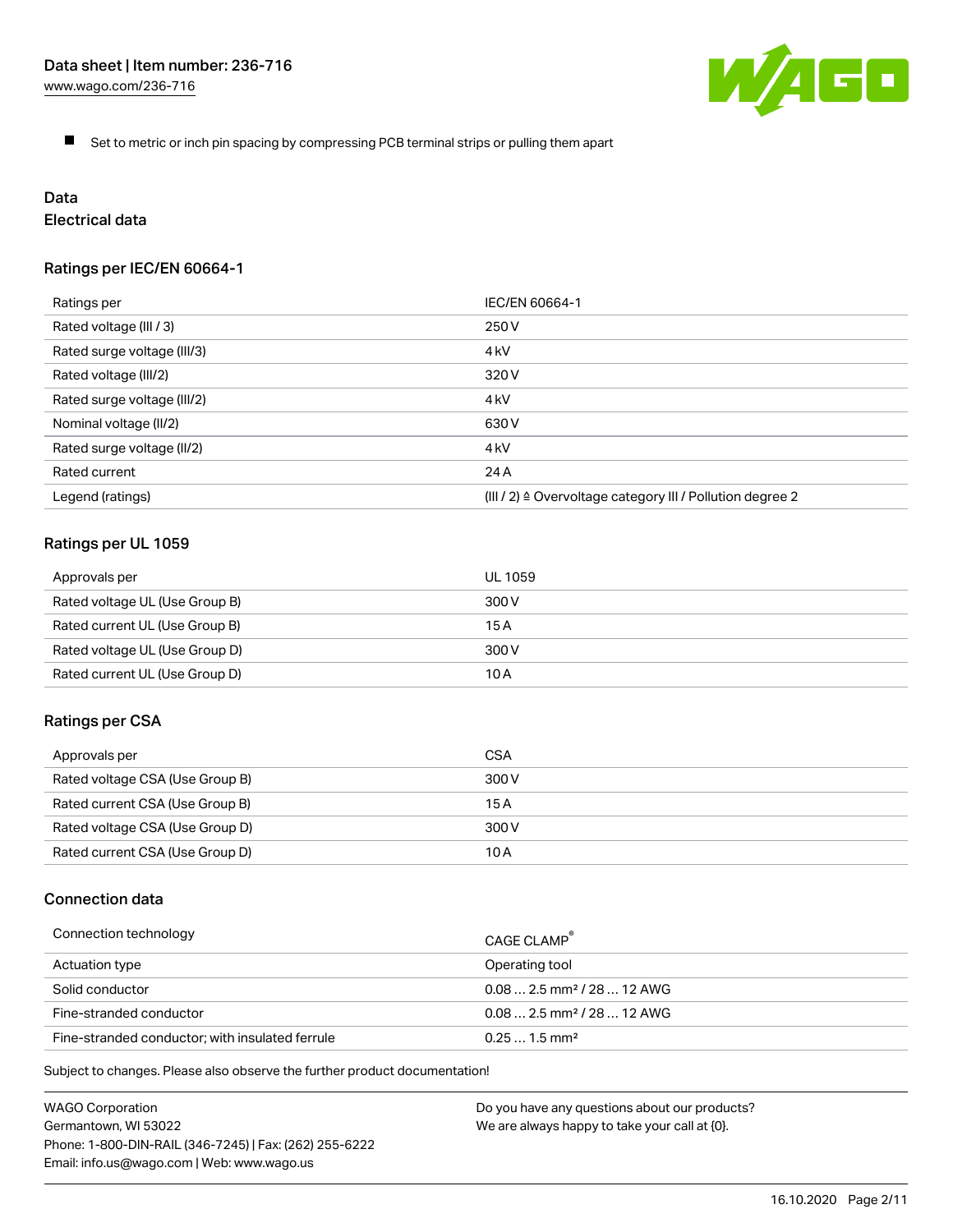[www.wago.com/236-716](http://www.wago.com/236-716)



| Fine-stranded conductor; with uninsulated ferrule | $0.251.5$ mm <sup>2</sup> |
|---------------------------------------------------|---------------------------|
| Strip length                                      | $56$ mm / 0.2  0.24 inch  |
| Conductor connection direction to PCB             | 45°                       |
| Pole No.                                          |                           |
| Total number of connection points                 |                           |
| Total number of potentials                        |                           |
| Number of connection types                        |                           |
| Number of levels                                  |                           |
| Note (conductor cross-section)                    | 12 AWG: THHN, THWN        |

## Physical data

| Pin spacing                          | 5/5.08 mm / 0.197/0.2 inch |
|--------------------------------------|----------------------------|
| Width                                | 7.2 mm / 0.283 inch        |
| Height                               | 17 mm / 0.669 inch         |
| Height from the surface              | 13 mm / 0.512 inch         |
| Depth                                | 14 mm / 0.551 inch         |
| Solder pin length                    | 4 mm                       |
| Solder pin dimensions                | $0.7 \times 0.7$ mm        |
| Drilled hole diameter with tolerance | $1.1$ <sup>(+0.1)</sup> mm |

## PCB contact

| PCB contact                         | тнт                                      |
|-------------------------------------|------------------------------------------|
| Solder pin arrangement              | over the entire terminal strip (in-line) |
| Number of solder pins per potential |                                          |

## Material Data

| Color                       | orange                                 |
|-----------------------------|----------------------------------------|
| Material group              |                                        |
| Insulation material         | Polyamide (PA66)                       |
| Flammability class per UL94 | V <sub>0</sub>                         |
| Clamping spring material    | Chrome nickel spring steel (CrNi)      |
| Contact material            | Electrolytic copper $(E_{\text{cut}})$ |
| Contact plating             | tin-plated                             |
| Fire load                   | $0.012$ MJ                             |
| Weight                      | 0.9 <sub>g</sub>                       |

Subject to changes. Please also observe the further product documentation!

| <b>WAGO Corporation</b>                                | Do you have any questions about our products? |
|--------------------------------------------------------|-----------------------------------------------|
| Germantown, WI 53022                                   | We are always happy to take your call at {0}. |
| Phone: 1-800-DIN-RAIL (346-7245)   Fax: (262) 255-6222 |                                               |
| Email: info.us@wago.com   Web: www.wago.us             |                                               |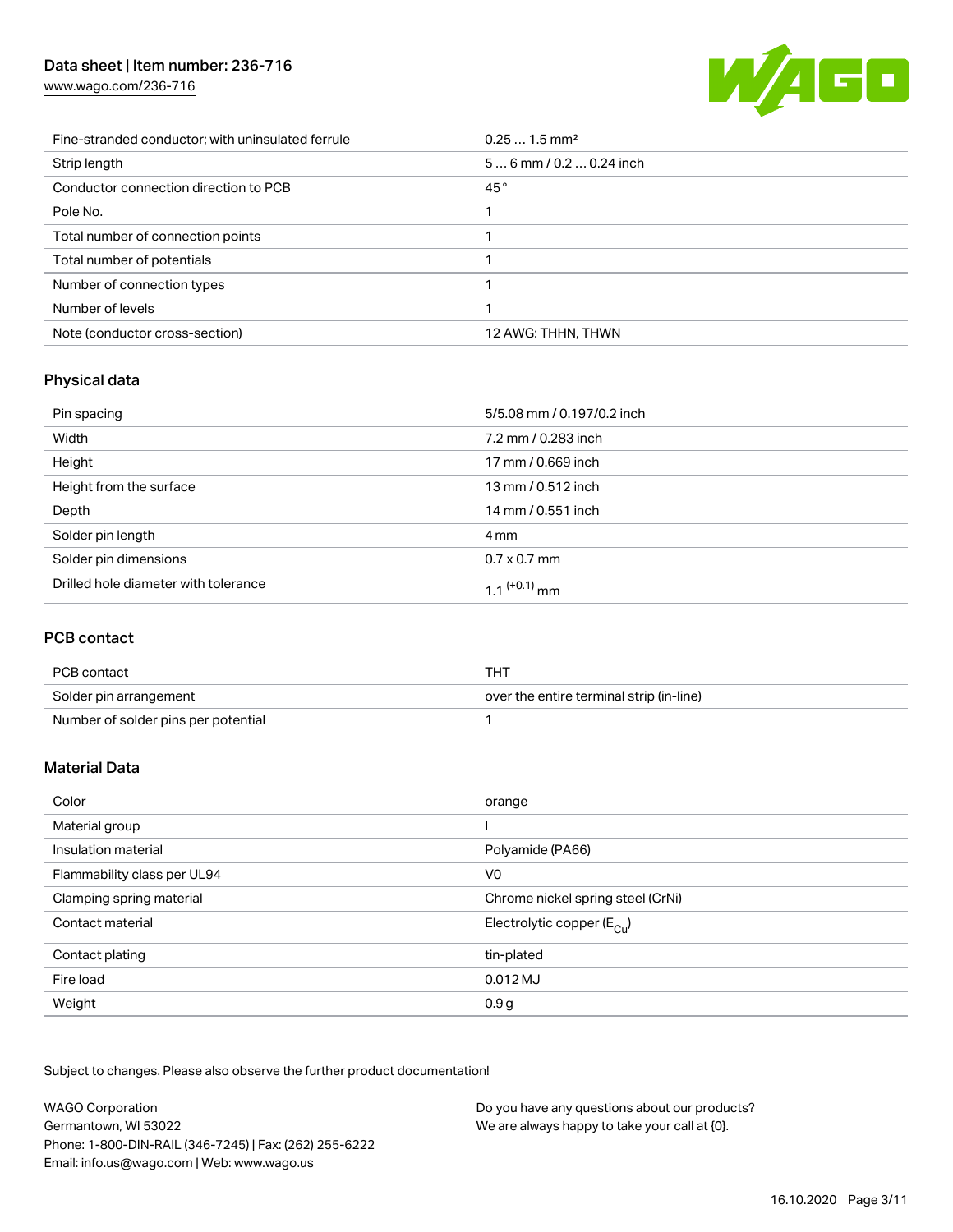

Cortificato

#### Environmental Requirements

| Limit temperature range | $-60+105 °C$ |
|-------------------------|--------------|
|-------------------------|--------------|

#### Commercial data

| Product Group         | 4 (Printed Circuit) |
|-----------------------|---------------------|
| Packaging type        | <b>BOX</b>          |
| Country of origin     | CН                  |
| <b>GTIN</b>           | 4044918773911       |
| Customs tariff number | 85369010000         |

#### Approvals / Certificates

#### Country specific Approvals

|      |                                               |                                 | <b>OCI UITUALE</b> |
|------|-----------------------------------------------|---------------------------------|--------------------|
| Logo | Approval                                      | <b>Additional Approval Text</b> | name               |
|      | <b>CCA</b><br>DEKRA Certification B.V.        | EN 60947                        | NTR NL-<br>7109    |
|      | <b>CCA</b><br>DEKRA Certification B.V.        | EN 60998                        | NTR NL-<br>7195    |
| KEMA | <b>CCA</b><br>DEKRA Certification B.V.        | EN 60947                        | 2168090.01         |
|      | <b>CSA</b><br><b>DEKRA Certification B.V.</b> | C22.2 No. 158                   | 1673957            |
|      |                                               |                                 |                    |

#### Ship Approvals

| Logo               | Approval                               | <b>Additional Approval Text</b> | Certificate<br>name |
|--------------------|----------------------------------------|---------------------------------|---------------------|
| Ø<br><b>BUREAU</b> | BV<br>Bureau Veritas S.A.              | IEC 60998                       | 11915/D0<br>BV      |
|                    | <b>DNV GL</b>                          | -                               | TAE000016Z          |
|                    | Det Norske Veritas, Germanischer Lloyd |                                 |                     |

Subject to changes. Please also observe the further product documentation!

WAGO Corporation Germantown, WI 53022 Phone: 1-800-DIN-RAIL (346-7245) | Fax: (262) 255-6222 Email: info.us@wago.com | Web: www.wago.us Do you have any questions about our products? We are always happy to take your call at {0}.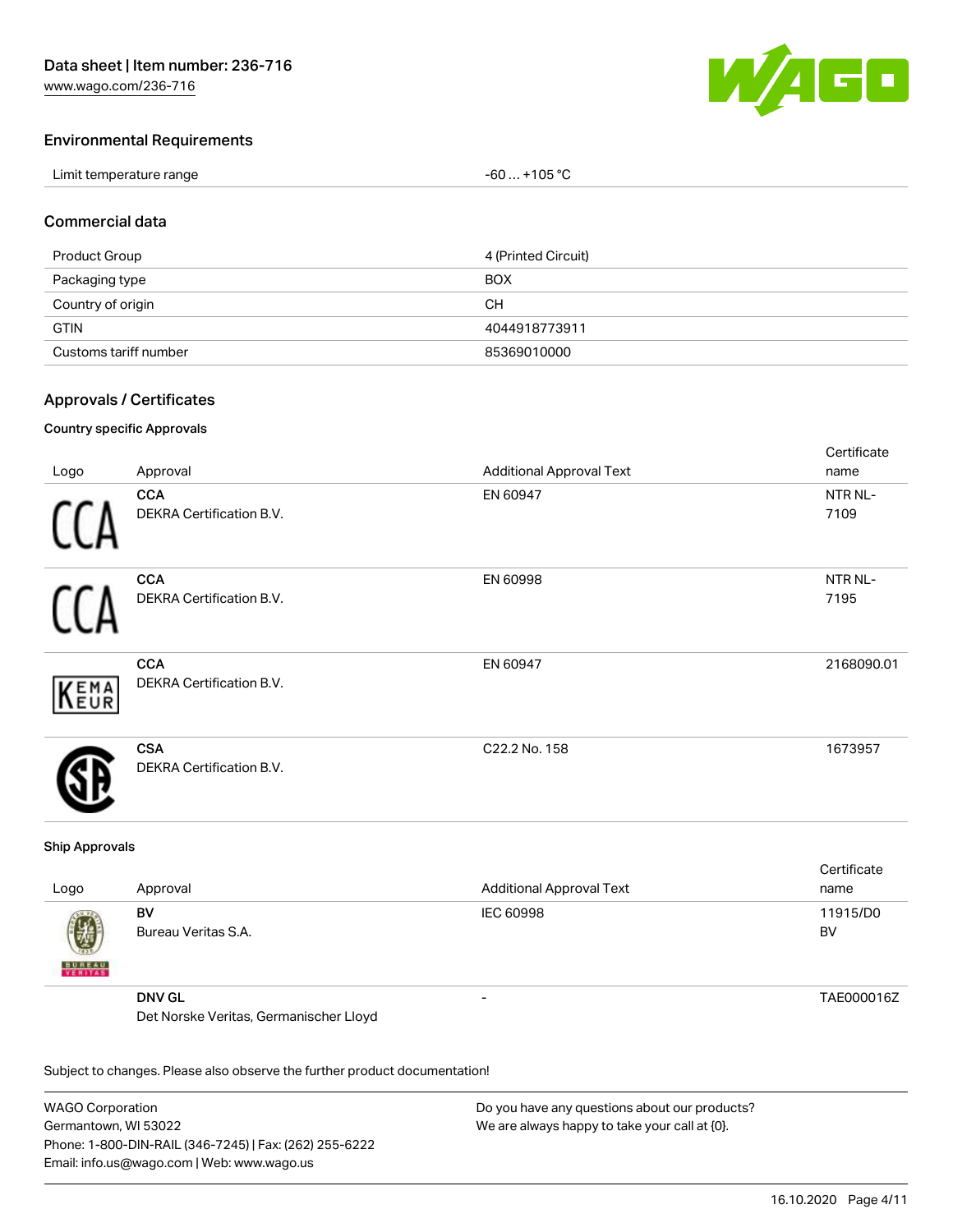



#### UL-Approvals

|                                                                |                                |                                 | Certificate |
|----------------------------------------------------------------|--------------------------------|---------------------------------|-------------|
| Logo                                                           | Approval                       | <b>Additional Approval Text</b> | name        |
|                                                                | <b>UR</b>                      | <b>UL 1059</b>                  | 20180629-   |
| $\Box$<br>$\overline{\phantom{a}}$<br>$\overline{\phantom{a}}$ | Underwriters Laboratories Inc. |                                 | E45172      |

## Counterpart

### Compatible products

#### check

|         | Item no.: 231-127<br>Testing plug module with contact stud; for 236 Series; Pin spacing 5 mm / 0.197 in; 2,50 mm <sup>2</sup> ; gray | www.wago.com/231-127 |
|---------|--------------------------------------------------------------------------------------------------------------------------------------|----------------------|
|         |                                                                                                                                      |                      |
|         | Item no.: 231-128                                                                                                                    | www.wago.com/231-128 |
|         | Testing plug module with contact stud; Pin spacing 5.08 mm / 0.2 in; 2,50 mm <sup>2</sup> ; orange                                   |                      |
| tools   |                                                                                                                                      |                      |
|         | Item no.: 210-657                                                                                                                    |                      |
|         | Operating tool; Blade: 3.5 x 0.5 mm; with a partially insulated shaft; short; multicoloured                                          | www.wago.com/210-657 |
|         | Item no.: 210-658                                                                                                                    |                      |
|         | Operating tool; Blade: 3.5 x 0.5 mm; with a partially insulated shaft; angled; short; multicoloured                                  | www.wago.com/210-658 |
|         | Item no.: 210-720                                                                                                                    |                      |
|         | Operating tool; Blade: 3.5 x 0.5 mm; with a partially insulated shaft; multicoloured                                                 | www.wago.com/210-720 |
|         | Item no.: 236-332                                                                                                                    |                      |
|         | Operating tool; natural                                                                                                              | www.wago.com/236-332 |
|         | Item no.: 236-335                                                                                                                    |                      |
|         |                                                                                                                                      | www.wago.com/236-335 |
|         | Operating tool; gray                                                                                                                 |                      |
| ferrule |                                                                                                                                      |                      |
|         | Item no.: 216-101                                                                                                                    |                      |
|         | Ferrule; Sleeve for 0.5 mm <sup>2</sup> / AWG 22; uninsulated; electro-tin plated; silver-colored                                    | www.wago.com/216-101 |

WAGO Corporation Germantown, WI 53022 Phone: 1-800-DIN-RAIL (346-7245) | Fax: (262) 255-6222 Email: info.us@wago.com | Web: www.wago.us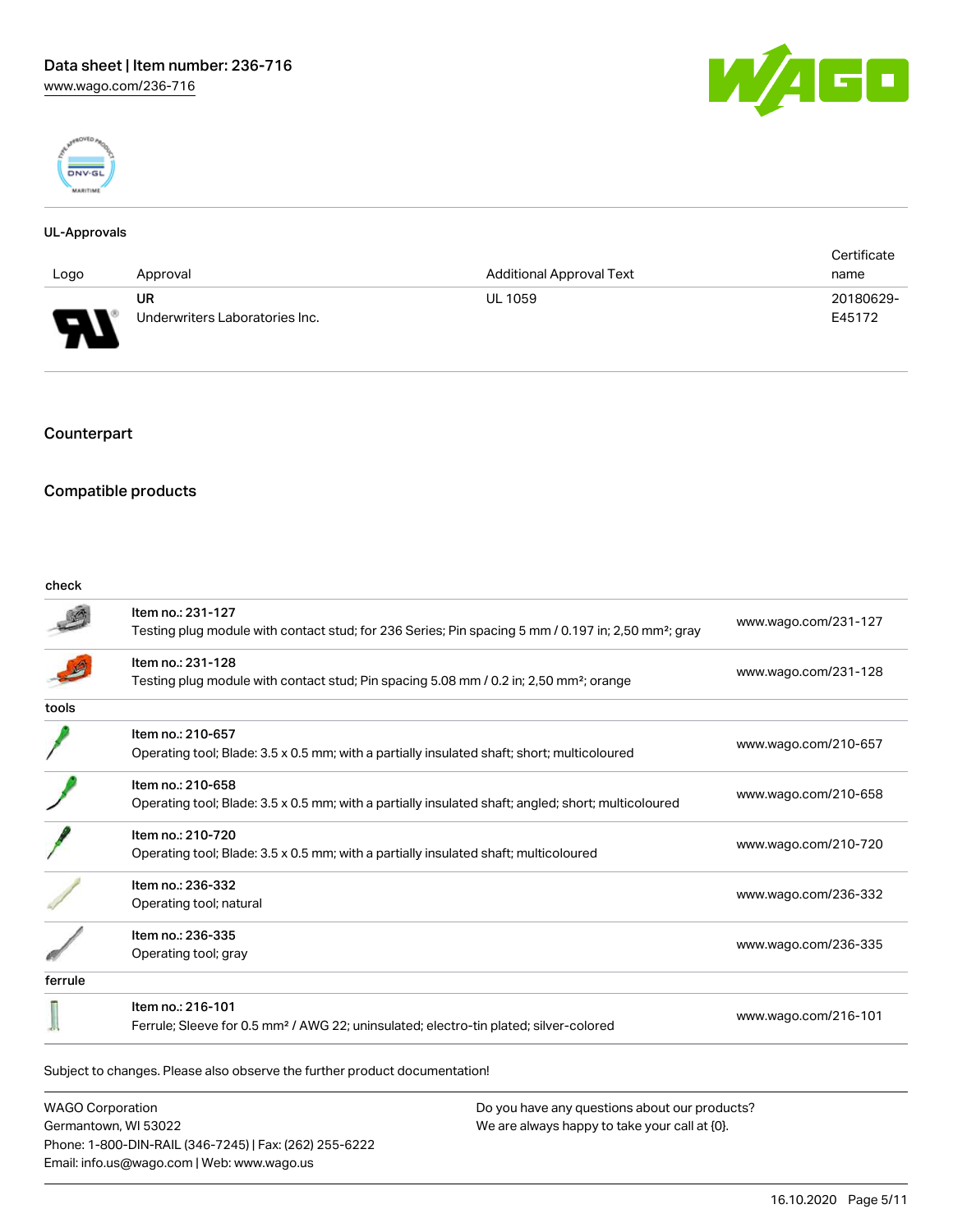[www.wago.com/236-716](http://www.wago.com/236-716)



| <b>WAGO Corporation</b>                                                                                                                                                                           | Do you have any questions about our products? |  |
|---------------------------------------------------------------------------------------------------------------------------------------------------------------------------------------------------|-----------------------------------------------|--|
| Ferrule; Sleeve for 1 mm <sup>2</sup> / AWG 18; insulated; electro-tin plated; red<br>Subject to changes. Please also observe the further product documentation!                                  | www.wago.com/216-203                          |  |
| Item no.: 216-202<br>Ferrule; Sleeve for 0.75 mm <sup>2</sup> / 18 AWG; insulated; electro-tin plated; gray<br>Item no.: 216-203                                                                  | www.wago.com/216-202                          |  |
| Item no.: 216-201<br>Ferrule; Sleeve for 0.5 mm <sup>2</sup> / 20 AWG; insulated; electro-tin plated; white                                                                                       | www.wago.com/216-201                          |  |
| Item no.: 216-152<br>Ferrule; Sleeve for 0.34 mm <sup>2</sup> / AWG 24; uninsulated; electro-tin plated                                                                                           | www.wago.com/216-152                          |  |
| Item no.: 216-151<br>Ferrule; Sleeve for 0.25 mm <sup>2</sup> / AWG 24; uninsulated; electro-tin plated                                                                                           | www.wago.com/216-151                          |  |
| Item no.: 216-144<br>Ferrule; Sleeve for 1.5 mm <sup>2</sup> / AWG 16; uninsulated; electro-tin plated; electrolytic copper; gastight<br>crimped; acc. to DIN 46228, Part 1/08.92; silver-colored | www.wago.com/216-144                          |  |
| Item no.: 216-143<br>Ferrule; Sleeve for 1 mm <sup>2</sup> / AWG 18; uninsulated; electro-tin plated; electrolytic copper; gastight<br>crimped; acc. to DIN 46228, Part 1/08.92                   | www.wago.com/216-143                          |  |
| Item no.: 216-142<br>Ferrule; Sleeve for 0.75 mm <sup>2</sup> / 18 AWG; uninsulated; electro-tin plated; electrolytic copper; gastight<br>crimped; acc. to DIN 46228, Part 1/08.92                | www.wago.com/216-142                          |  |
| Item no.: 216-141<br>Ferrule; Sleeve for 0.5 mm <sup>2</sup> / 20 AWG; uninsulated; electro-tin plated; electrolytic copper; gastight<br>crimped; acc. to DIN 46228, Part 1/08.92                 | www.wago.com/216-141                          |  |
| Item no.: 216-132<br>Ferrule; Sleeve for 0.34 mm <sup>2</sup> / AWG 24; uninsulated; electro-tin plated                                                                                           | www.wago.com/216-132                          |  |
| Item no.: 216-131<br>Ferrule; Sleeve for 0.25 mm <sup>2</sup> / AWG 24; uninsulated; electro-tin plated; silver-colored                                                                           | www.wago.com/216-131                          |  |
| Item no.: 216-124<br>Ferrule; Sleeve for 1.5 mm <sup>2</sup> / AWG 16; uninsulated; electro-tin plated                                                                                            | www.wago.com/216-124                          |  |
| Item no.: 216-123<br>Ferrule; Sleeve for 1 mm <sup>2</sup> / AWG 18; uninsulated; electro-tin plated; silver-colored                                                                              | www.wago.com/216-123                          |  |
| Item no.: 216-122<br>Ferrule; Sleeve for 0.75 mm <sup>2</sup> / AWG 20; uninsulated; electro-tin plated; silver-colored                                                                           | www.wago.com/216-122                          |  |
| Item no.: 216-121<br>Ferrule; Sleeve for 0.5 mm <sup>2</sup> / AWG 22; uninsulated; electro-tin plated; silver-colored                                                                            | www.wago.com/216-121                          |  |
| Item no.: 216-104<br>Ferrule; Sleeve for 1.5 mm <sup>2</sup> / AWG 16; uninsulated; electro-tin plated; silver-colored                                                                            | www.wago.com/216-104                          |  |
| Item no.: 216-103<br>Ferrule; Sleeve for 1 mm <sup>2</sup> / AWG 18; uninsulated; electro-tin plated                                                                                              | www.wago.com/216-103                          |  |
| Item no.: 216-102<br>Ferrule; Sleeve for 0.75 mm <sup>2</sup> / AWG 20; uninsulated; electro-tin plated; silver-colored                                                                           | www.wago.com/216-102                          |  |

Germantown, WI 53022 Phone: 1-800-DIN-RAIL (346-7245) | Fax: (262) 255-6222 Email: info.us@wago.com | Web: www.wago.us

We are always happy to take your call at {0}.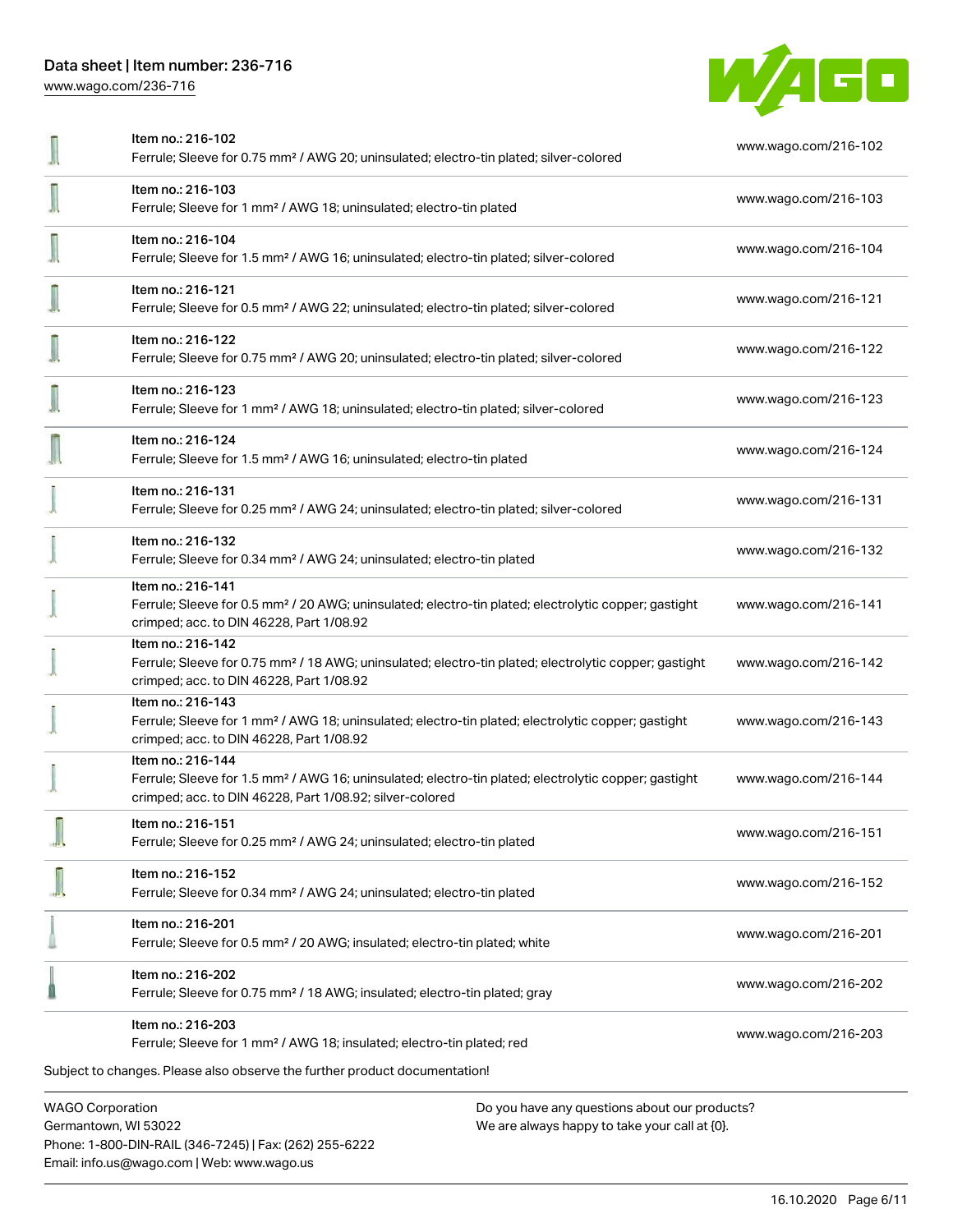

|   | Item no.: 216-204<br>Ferrule; Sleeve for 1.5 mm <sup>2</sup> / AWG 16; insulated; electro-tin plated; black                                                                                             | www.wago.com/216-204 |
|---|---------------------------------------------------------------------------------------------------------------------------------------------------------------------------------------------------------|----------------------|
|   | Item no.: 216-221<br>Ferrule; Sleeve for 0.5 mm <sup>2</sup> / 20 AWG; insulated; electro-tin plated; white                                                                                             | www.wago.com/216-221 |
|   | Item no.: 216-222<br>Ferrule; Sleeve for 0.75 mm <sup>2</sup> / 18 AWG; insulated; electro-tin plated; gray                                                                                             | www.wago.com/216-222 |
|   | Item no.: 216-223<br>Ferrule; Sleeve for 1 mm <sup>2</sup> / AWG 18; insulated; electro-tin plated; red                                                                                                 | www.wago.com/216-223 |
| ∎ | Item no.: 216-224<br>Ferrule; Sleeve for 1.5 mm <sup>2</sup> / AWG 16; insulated; electro-tin plated; black                                                                                             | www.wago.com/216-224 |
|   | Item no.: 216-241<br>Ferrule; Sleeve for 0.5 mm <sup>2</sup> / 20 AWG; insulated; electro-tin plated; electrolytic copper; gastight<br>crimped; acc. to DIN 46228, Part 4/09.90; white                  | www.wago.com/216-241 |
|   | Item no.: 216-242<br>Ferrule; Sleeve for 0.75 mm <sup>2</sup> / 18 AWG; insulated; electro-tin plated; electrolytic copper; gastight<br>crimped; acc. to DIN 46228, Part 4/09.90; gray                  | www.wago.com/216-242 |
|   | Item no.: 216-243<br>Ferrule; Sleeve for 1 mm <sup>2</sup> / AWG 18; insulated; electro-tin plated; electrolytic copper; gastight crimped; www.wago.com/216-243<br>acc. to DIN 46228, Part 4/09.90; red |                      |
|   | Item no.: 216-244<br>Ferrule; Sleeve for 1.5 mm <sup>2</sup> / AWG 16; insulated; electro-tin plated; electrolytic copper; gastight<br>crimped; acc. to DIN 46228, Part 4/09.90; black                  | www.wago.com/216-244 |
|   | Item no.: 216-262<br>Ferrule; Sleeve for 0.75 mm <sup>2</sup> / 18 AWG; insulated; electro-tin plated; electrolytic copper; gastight<br>crimped; acc. to DIN 46228, Part 4/09.90; gray                  | www.wago.com/216-262 |
|   | Item no.: 216-263<br>Ferrule; Sleeve for 1 mm <sup>2</sup> / AWG 18; insulated; electro-tin plated; electrolytic copper; gastight crimped; www.wago.com/216-263<br>acc. to DIN 46228, Part 4/09.90; red |                      |
|   | Item no.: 216-264<br>Ferrule; Sleeve for 1.5 mm <sup>2</sup> / AWG 16; insulated; electro-tin plated; electrolytic copper; gastight<br>crimped; acc. to DIN 46228, Part 4/09.90; black                  | www.wago.com/216-264 |
|   | Item no.: 216-284<br>Ferrule; Sleeve for 1.5 mm <sup>2</sup> / AWG 16; insulated; electro-tin plated; electrolytic copper; gastight<br>crimped; acc. to DIN 46228, Part 4/09.90; black                  | www.wago.com/216-284 |
|   | Item no.: 216-301<br>Ferrule; Sleeve for 0.25 mm <sup>2</sup> / AWG 24; insulated; electro-tin plated; yellow                                                                                           | www.wago.com/216-301 |
|   | Item no.: 216-302<br>Ferrule; Sleeve for 0.34 mm <sup>2</sup> / 22 AWG; insulated; electro-tin plated; green                                                                                            | www.wago.com/216-302 |
|   | Item no.: 216-321<br>Ferrule; Sleeve for 0.25 mm <sup>2</sup> / AWG 24; insulated; electro-tin plated; yellow                                                                                           | www.wago.com/216-321 |
|   |                                                                                                                                                                                                         |                      |

Subject to changes. Please also observe the further product documentation!

WAGO Corporation Germantown, WI 53022 Phone: 1-800-DIN-RAIL (346-7245) | Fax: (262) 255-6222 Email: info.us@wago.com | Web: www.wago.us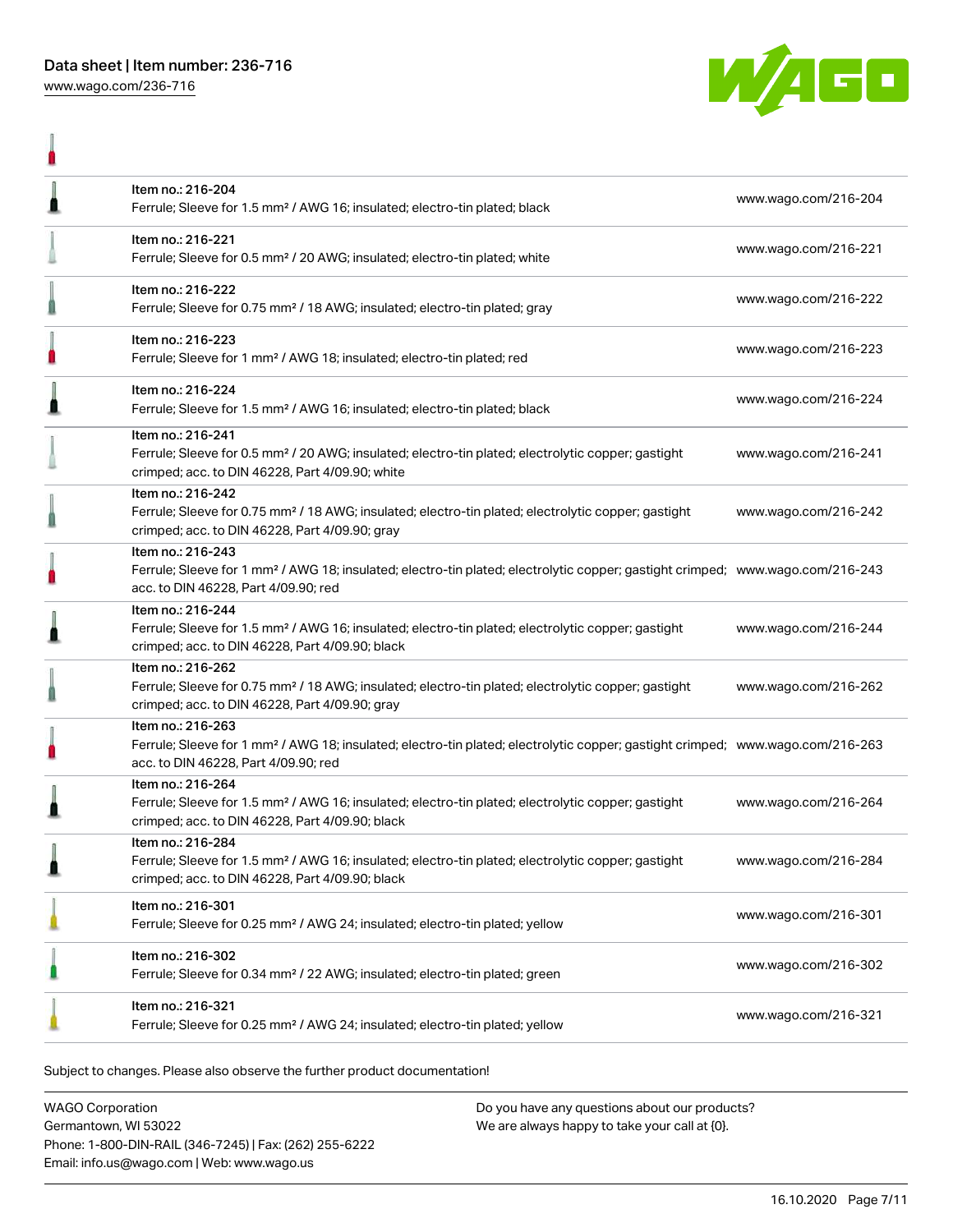[www.wago.com/236-716](http://www.wago.com/236-716)



Item no.: 216-322 Ferrule; Sleeve for 0.34 mm² / 22 AWG; insulated; electro-tin plated; green [www.wago.com/216-322](http://www.wago.com/216-322) Marking accessories Item no.: 210-332/500-202 Marking strips; as a DIN A4 sheet; MARKED; 1-16 (160x); Height of marker strip: 3 mm; Strip length 182 mm; Horizontal marking; Self-adhesive; white [www.wago.com/210-332](http://www.wago.com/210-332/500-202) [/500-202](http://www.wago.com/210-332/500-202) Item no.: 210-332/500-204 Marking strips; as a DIN A4 sheet; MARKED; 17-32 (160x); Height of marker strip: 3 mm; Strip length 182 mm; Horizontal marking; Self-adhesive; white [www.wago.com/210-332](http://www.wago.com/210-332/500-204) [/500-204](http://www.wago.com/210-332/500-204) Item no.: 210-332/500-205 Marking strips; as a DIN A4 sheet; MARKED; 1-32 (80x); Height of marker strip: 3 mm; Strip length 182 mm; Horizontal marking; Self-adhesive; white [www.wago.com/210-332](http://www.wago.com/210-332/500-205) [/500-205](http://www.wago.com/210-332/500-205) Item no.: 210-332/500-206 Marking strips; as a DIN A4 sheet; MARKED; 33-48 (160x); Height of marker strip: 3 mm; Strip length 182 mm; Horizontal marking; Self-adhesive; white [www.wago.com/210-332](http://www.wago.com/210-332/500-206) [/500-206](http://www.wago.com/210-332/500-206) Item no.: 210-332/508-202 Marking strips; as a DIN A4 sheet; MARKED; 1-16 (160x); Height of marker strip: 3 mm; Strip length 182 mm; Horizontal marking; Self-adhesive; white [www.wago.com/210-332](http://www.wago.com/210-332/508-202) [/508-202](http://www.wago.com/210-332/508-202) Item no.: 210-332/508-204 Marking strips; as a DIN A4 sheet; MARKED; 17-32 (160x); Height of marker strip: 3 mm; Strip length 182 mm; Horizontal marking; Self-adhesive; white [www.wago.com/210-332](http://www.wago.com/210-332/508-204) [/508-204](http://www.wago.com/210-332/508-204) Item no.: 210-332/508-205 Marking strips; as a DIN A4 sheet; MARKED; 1-32 (80x); Height of marker strip: 3 mm; Strip length 182 mm; Horizontal marking; Self-adhesive; white [www.wago.com/210-332](http://www.wago.com/210-332/508-205) [/508-205](http://www.wago.com/210-332/508-205) Item no.: 210-332/508-206 Marking strips; as a DIN A4 sheet; MARKED; 33-48 (160x); Height of marker strip: 3 mm; Strip length 182 mm; Horizontal marking; Self-adhesive; white [www.wago.com/210-332](http://www.wago.com/210-332/508-206) [/508-206](http://www.wago.com/210-332/508-206) Item no.: 210-833 Marking strips; on reel; 6 mm wide; plain; Self-adhesive; white [www.wago.com/210-833](http://www.wago.com/210-833)<br>Marking strips; on reel; 6 mm wide; plain; Self-adhesive; white

## Downloads Documentation

#### Additional Information

| Technical explanations | Apr 3, 2019 | pdf    | Download |
|------------------------|-------------|--------|----------|
|                        |             | 3.6 MB |          |

### CAD files

CAD data

Subject to changes. Please also observe the further product documentation!

WAGO Corporation Germantown, WI 53022 Phone: 1-800-DIN-RAIL (346-7245) | Fax: (262) 255-6222 Email: info.us@wago.com | Web: www.wago.us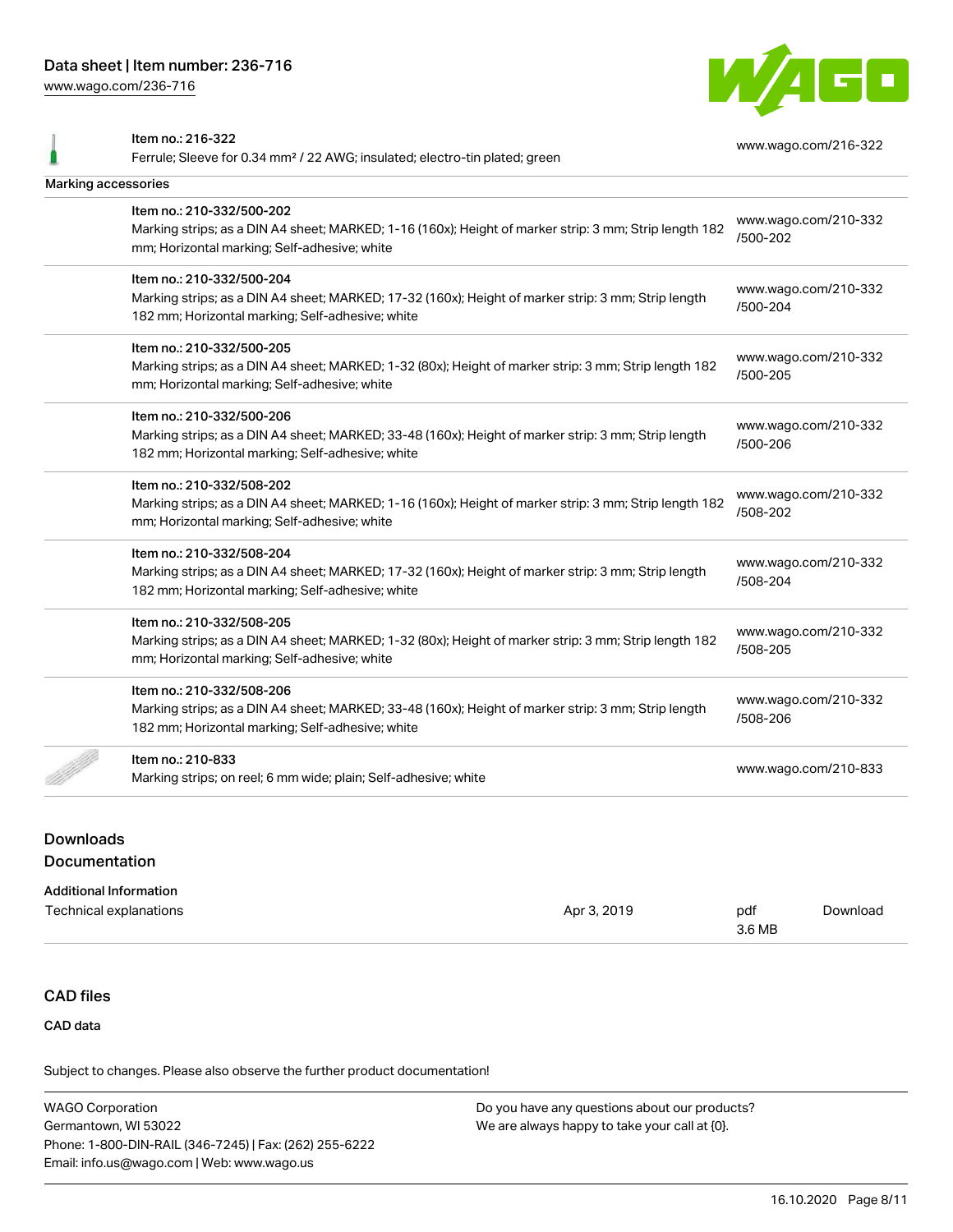[www.wago.com/236-716](http://www.wago.com/236-716)



| 2D/3D Models 236-716                                                                                                                                                   | <b>URL</b> | Download |
|------------------------------------------------------------------------------------------------------------------------------------------------------------------------|------------|----------|
| <b>CAE</b> data                                                                                                                                                        |            |          |
| EPLAN Data Portal 236-716                                                                                                                                              | <b>URL</b> | Download |
| ZUKEN Portal 236-716                                                                                                                                                   | URL        | Download |
| PCB Design                                                                                                                                                             |            |          |
| Symbol and Footprint 236-716                                                                                                                                           | <b>URL</b> | Download |
| CAx data for your PCB design, consisting of "schematic symbols and PCB footprints",<br>allow easy integration of the WAGO component into your development environment. |            |          |
| Supported formats:                                                                                                                                                     |            |          |
| Ш<br>Accel EDA 14 & 15                                                                                                                                                 |            |          |
| H<br>Altium 6 to current version                                                                                                                                       |            |          |
| Cadence Allegro                                                                                                                                                        |            |          |
| H<br>DesignSpark                                                                                                                                                       |            |          |
| Eagle Libraries<br>H                                                                                                                                                   |            |          |
| KiCad                                                                                                                                                                  |            |          |
| <b>Mentor Graphics BoardStation</b>                                                                                                                                    |            |          |
| H<br>Mentor Graphics Design Architect                                                                                                                                  |            |          |
| Mentor Graphics Design Expedition 99 and 2000                                                                                                                          |            |          |
| H<br>OrCAD 9.X PCB and Capture                                                                                                                                         |            |          |
| PADS PowerPCB 3, 3.5, 4.X, and 5.X                                                                                                                                     |            |          |
| PADS PowerPCB and PowerLogic 3.0                                                                                                                                       |            |          |
| PCAD 2000, 2001, 2002, 2004, and 2006                                                                                                                                  |            |          |
| Pulsonix 8.5 or newer                                                                                                                                                  |            |          |
| <b>STL</b><br>Ш                                                                                                                                                        |            |          |
| H<br>3D STEP                                                                                                                                                           |            |          |
| TARGET 3001!                                                                                                                                                           |            |          |
| View Logic ViewDraw                                                                                                                                                    |            |          |
| Quadcept                                                                                                                                                               |            |          |
| Zuken CadStar 3 and 4                                                                                                                                                  |            |          |
| Zuken CR-5000 and CR-8000                                                                                                                                              |            |          |
| PCB Component Libraries (EDA), PCB CAD Library Ultra Librarian                                                                                                         |            |          |

Subject to changes. Please also observe the further product documentation!

WAGO Corporation Germantown, WI 53022 Phone: 1-800-DIN-RAIL (346-7245) | Fax: (262) 255-6222 Email: info.us@wago.com | Web: www.wago.us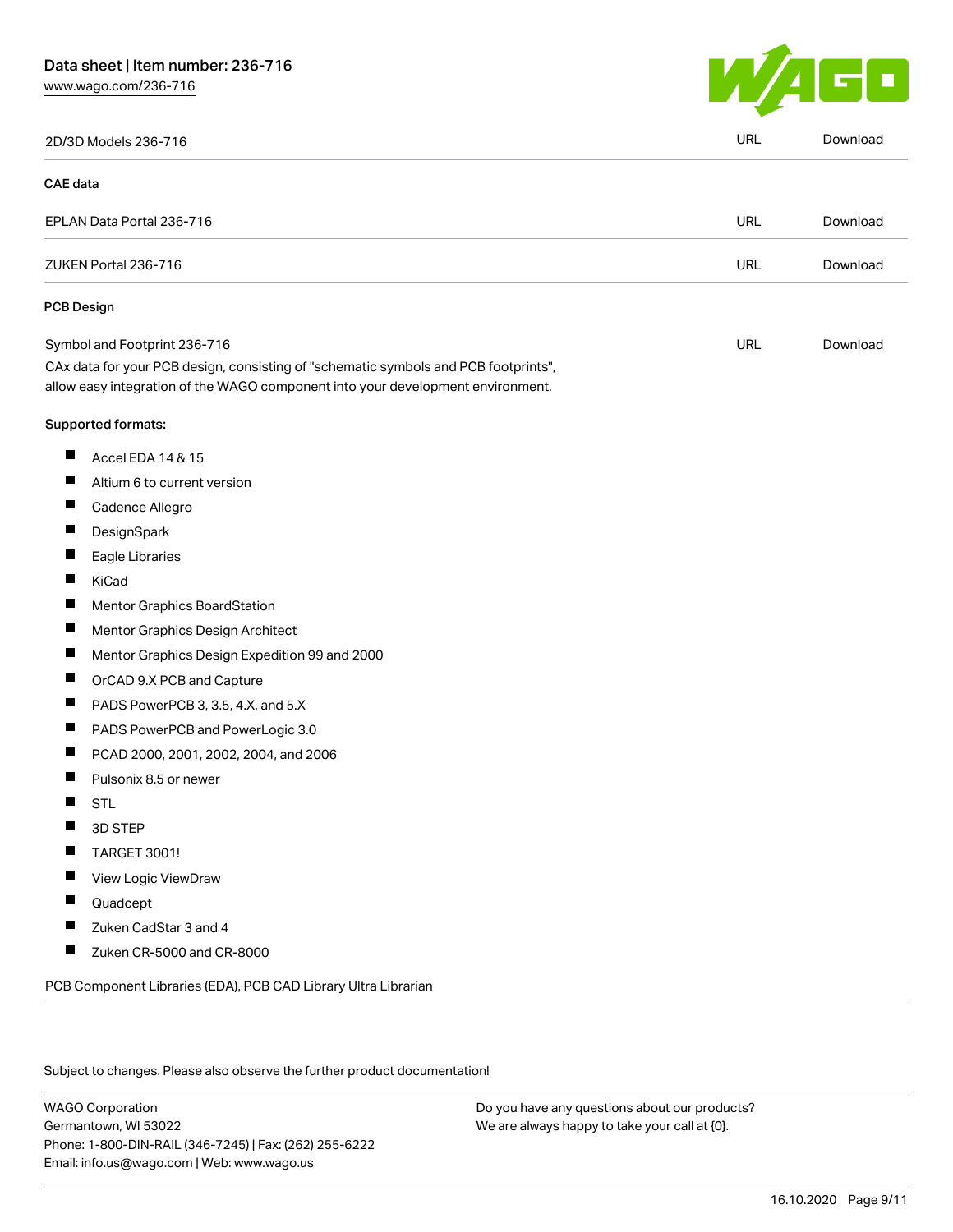

#### Installation Notes

#### Conductor termination



Inserting a conductor via 3.5 mm screwdriver.



screwdriver.



Inserting a conductor via 3.5 mm Inserting a conductor via operating tool.

Screwdriver actuation parallel to conductor entry.

Screwdriver actuation perpendicular to conductor entry.



Compared to standard screwdrivers, these operating tools are far more convenient for wiring PCB terminal strips at factory.

Installation

Subject to changes. Please also observe the further product documentation!

WAGO Corporation Germantown, WI 53022 Phone: 1-800-DIN-RAIL (346-7245) | Fax: (262) 255-6222 Email: info.us@wago.com | Web: www.wago.us